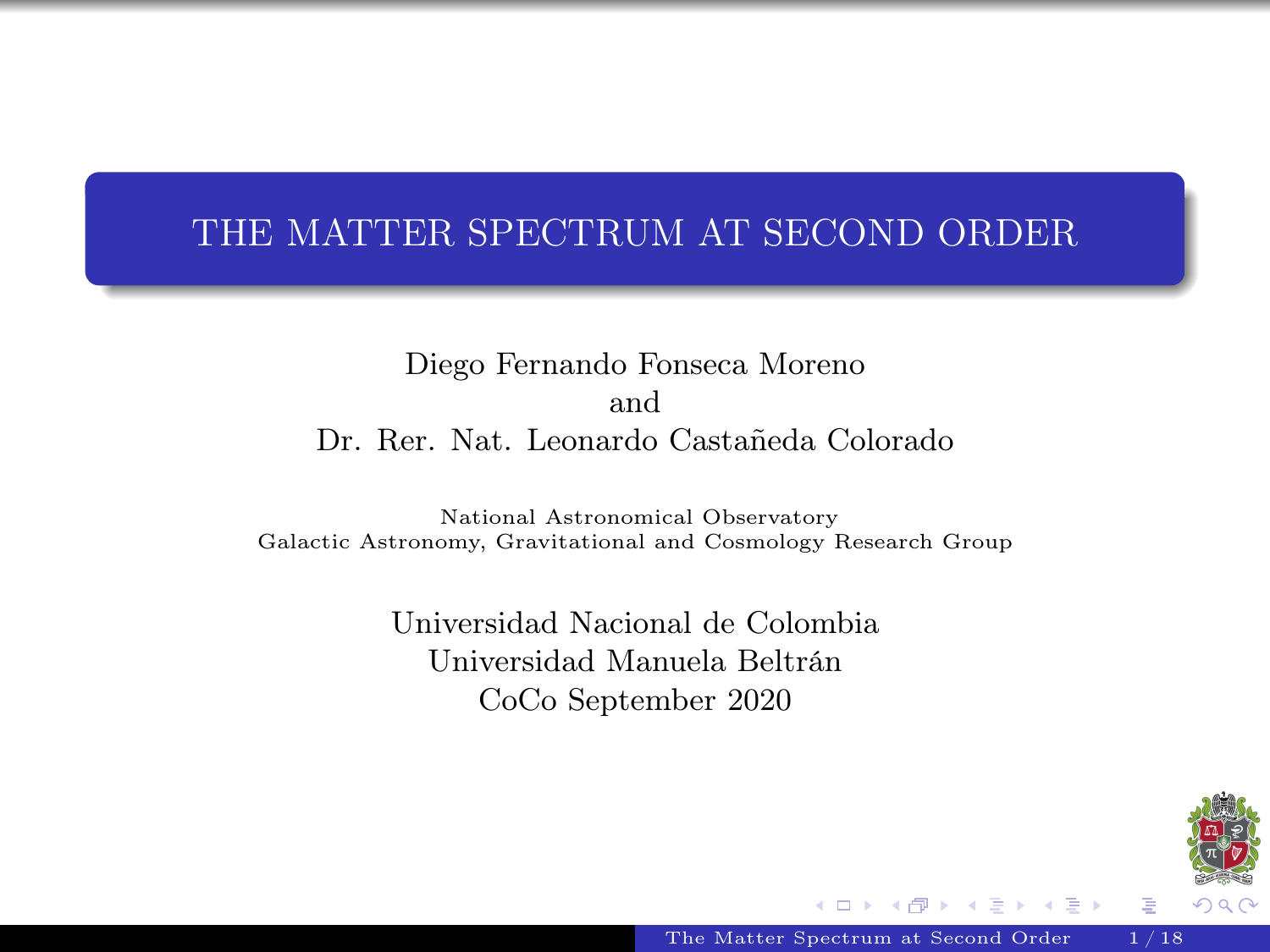The universe has structure on large scale, and to understand this structure we must develop tools to study perturbations around the smooth background. Scott Dodelson (2021).



 $290$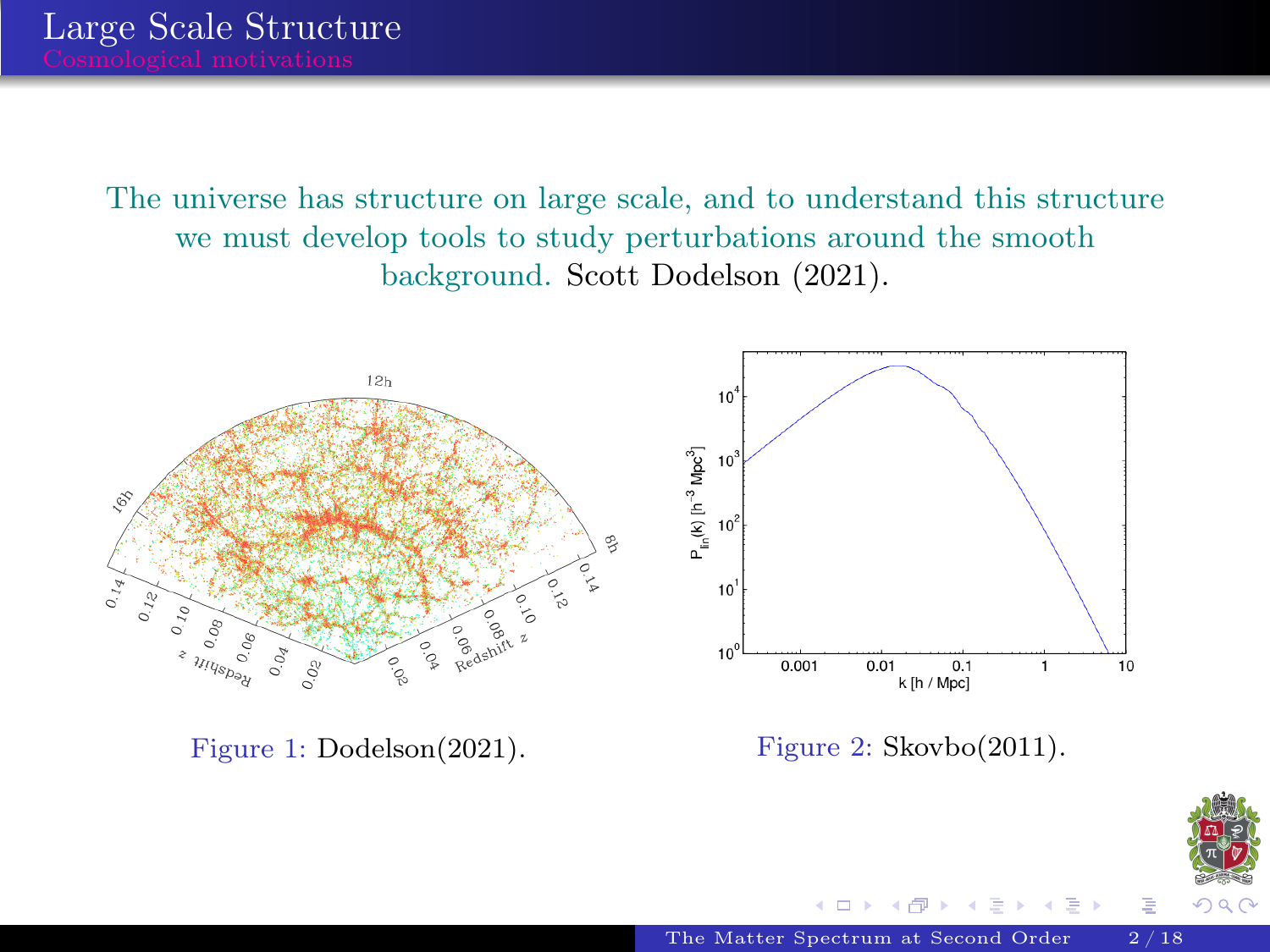

È

[The Matter Spectrum at Second Order](#page-0-0) 3/18

メロト メタト メミト メミト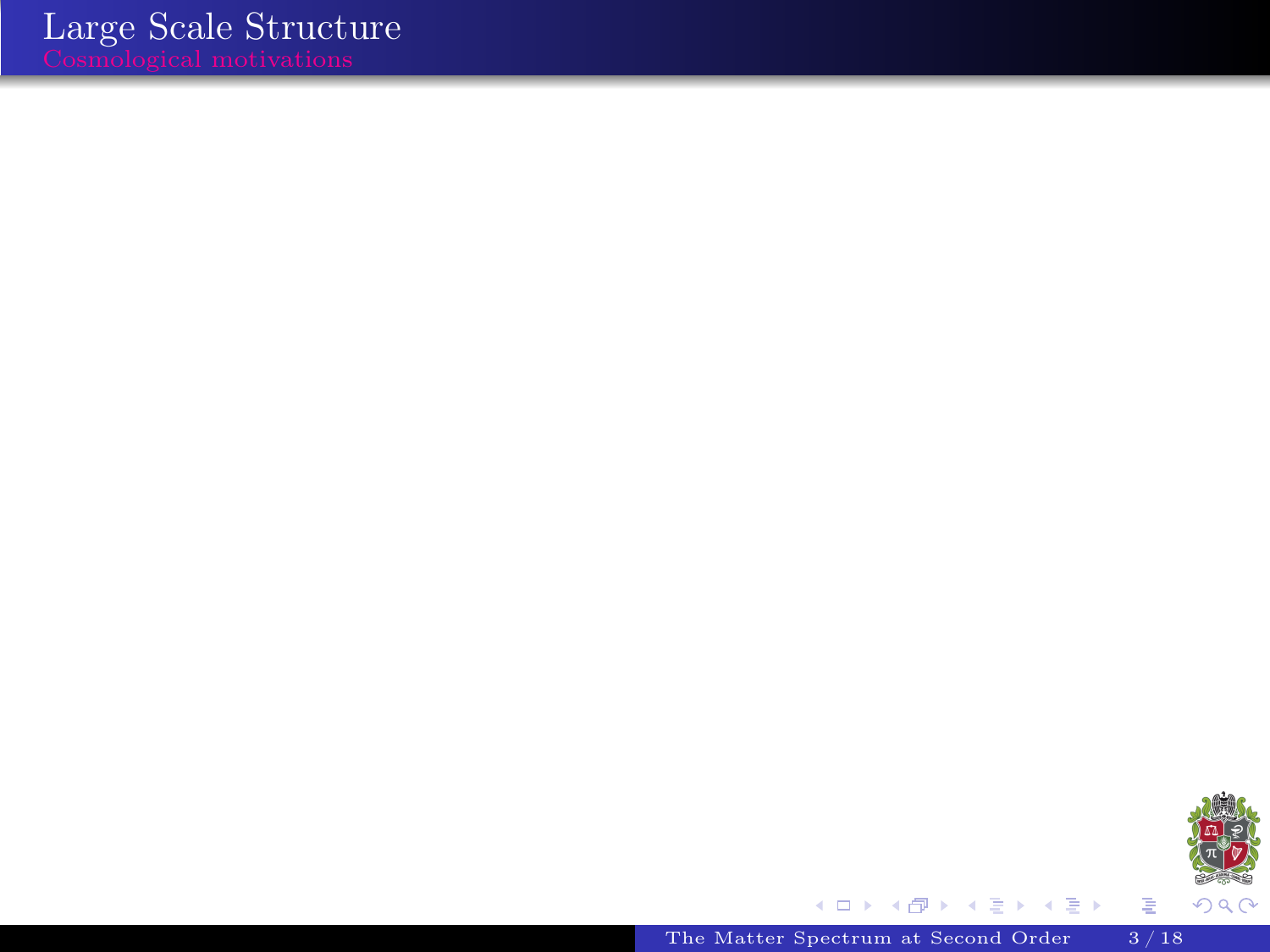#### How can we build the power spectrum at second order using a semi-analytical tool?.



ă

 $\Rightarrow$ 

◆ ロ ▶ → 伊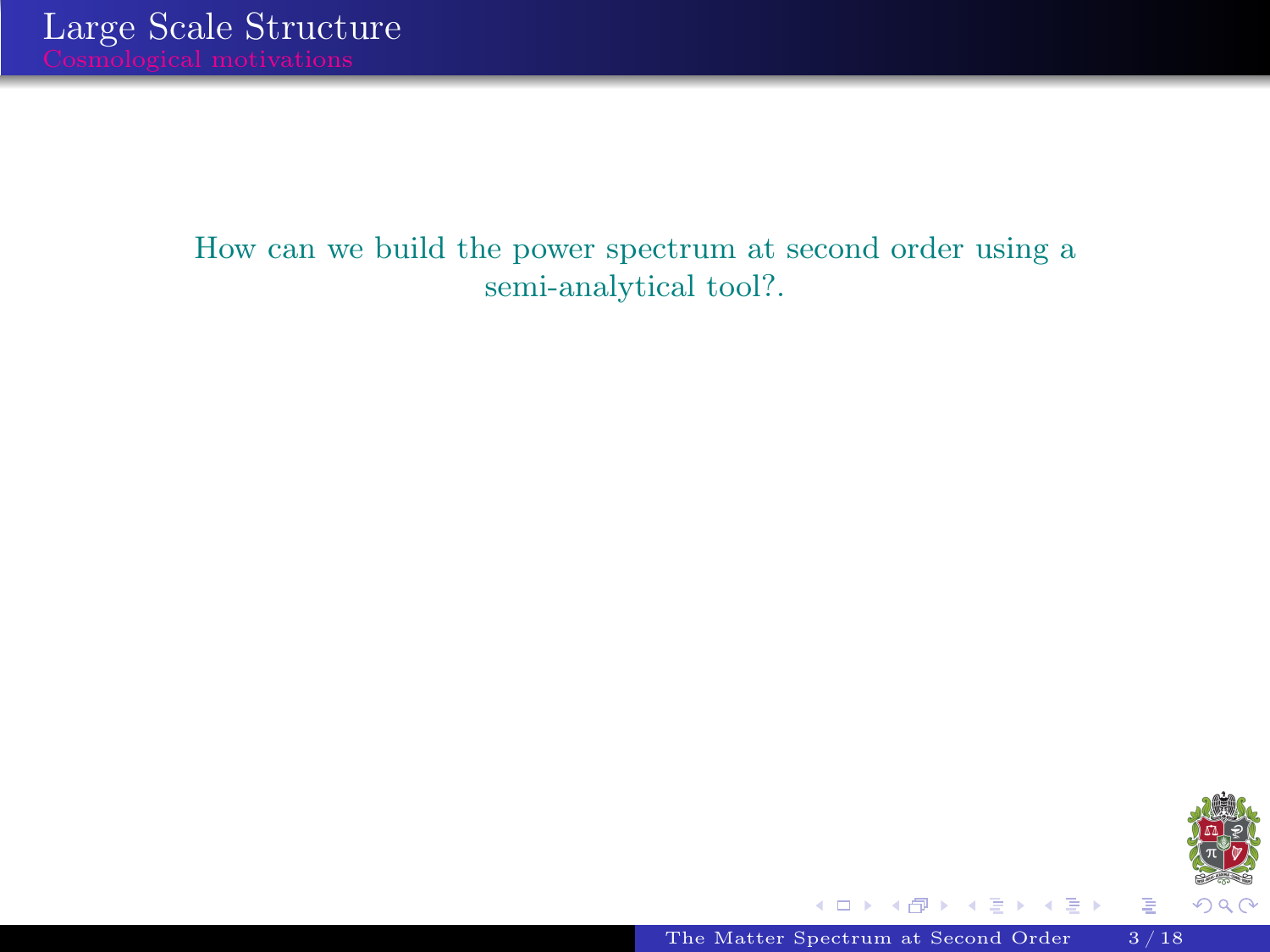#### How can we build the power spectrum at second order using a semi-analytical tool?.

How reformulate the movement equations that describes density field evolution using baryonic matter in Hubble expansion?.



Ė

4. 0. 6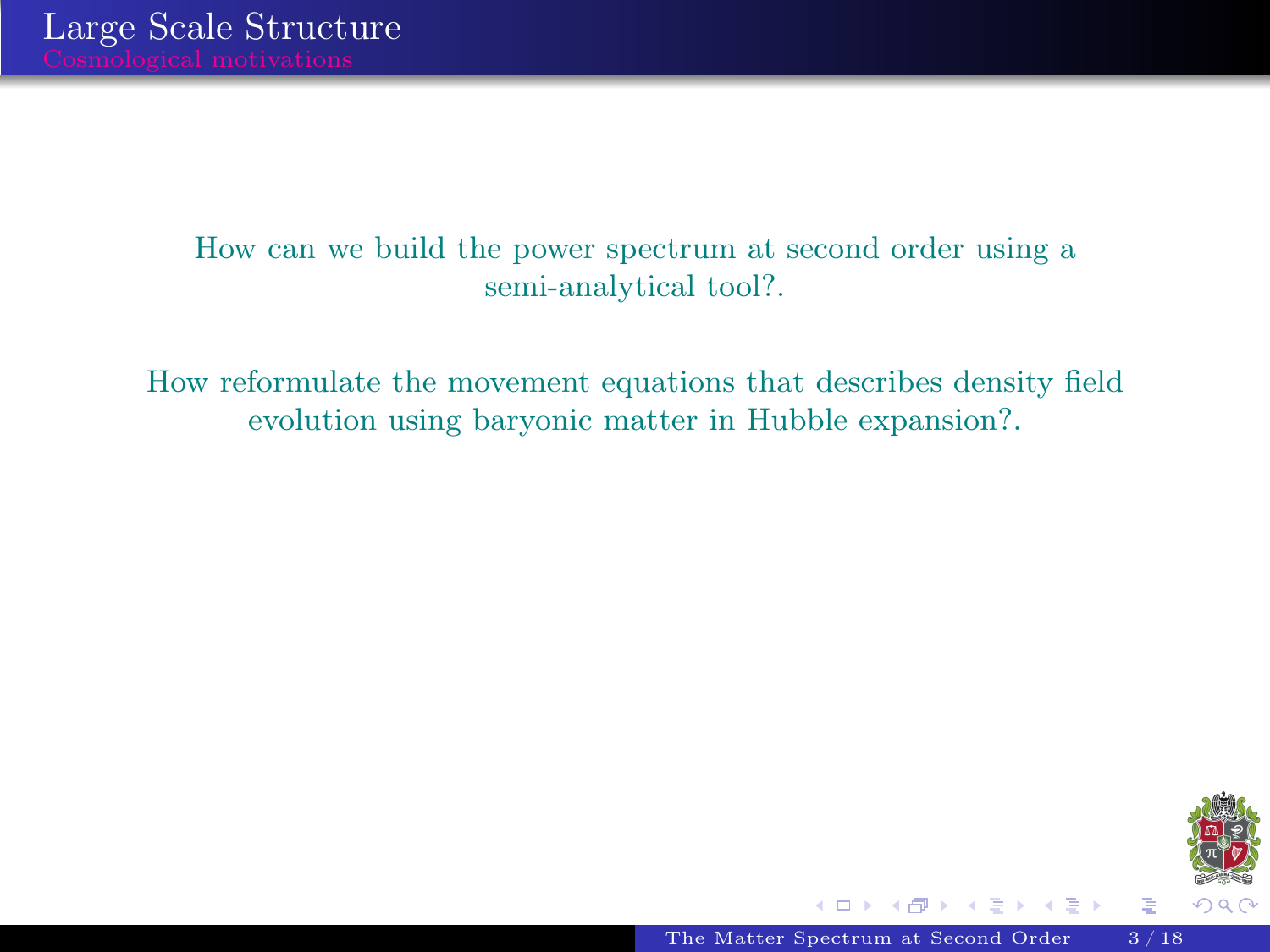#### How can we build the power spectrum at second order using a semi-analytical tool?.

How reformulate the movement equations that describes density field evolution using baryonic matter in Hubble expansion?.

In order to solve these questions we start with Eistein-Boltzmann equations

$$
\nabla_{\mathbf{x}}^2 \Phi_{\rm PER}(\mathbf{x}, \tau) = \frac{3}{2} \mathcal{H}^2(\tau) \Omega_m(\tau) \delta(\mathbf{x}, \tau). \tag{1}
$$

$$
\frac{df}{d\tau} = \frac{\partial f}{\partial \tau} + \frac{\mathbf{p}}{mR(t)} \cdot \nabla_{\mathbf{x}} f - mR(t) \nabla_{\mathbf{x}} \Phi_{\text{PER}} \cdot \nabla_{\mathbf{p}} f = 0. \tag{2}
$$

considering contrast density term  $\rho(\mathbf{x}, \tau) \equiv \overline{\rho}(\tau) [1 + \delta(\mathbf{x}, \tau)].$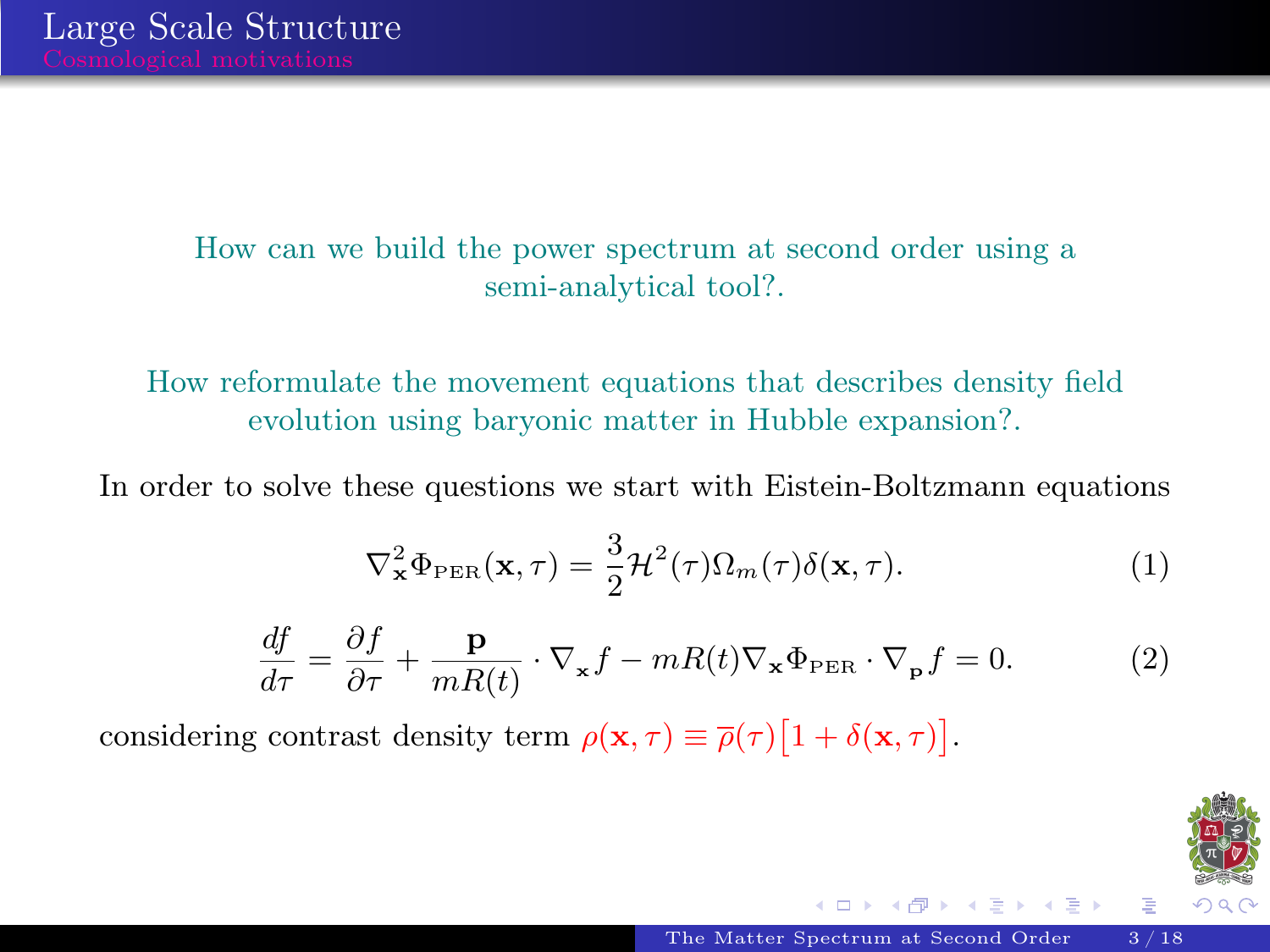

Figure 3: Power Spectrum at Second Order  $P(k)$ . (Fonseca & Castañeda.,2020)



Þ

[The Matter Spectrum at Second Order](#page-0-0) 4/18

4 0 8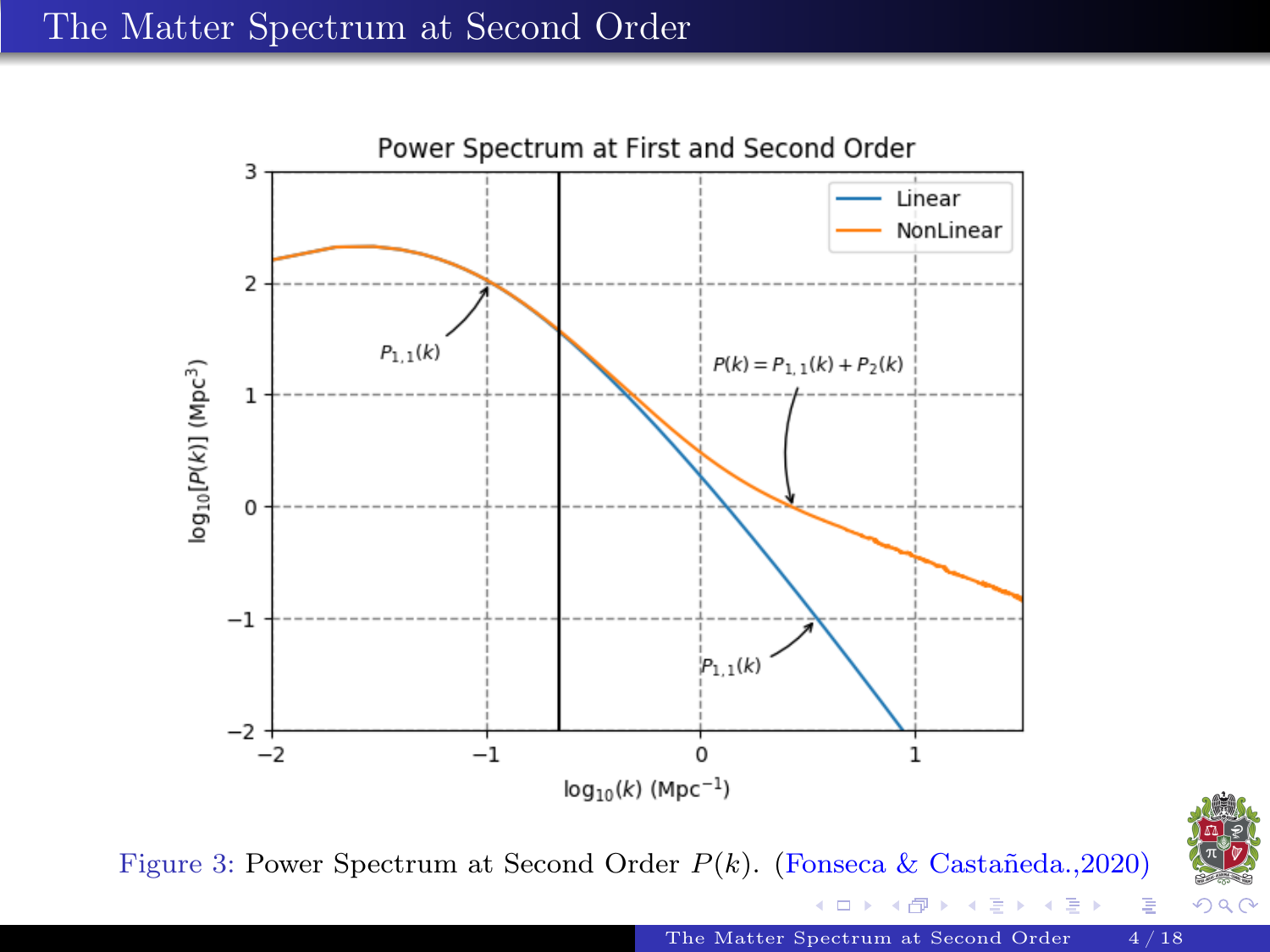Using Eulerian dynamics principles we get the movement equations for a Cold Dark Matter (CDM) fluid:

$$
\nabla_{\mathbf{x}}^2 \Phi_{\rm PER}(\mathbf{x}, \tau) = \frac{3}{2} \mathcal{H}^2(\tau) \Omega_m(\tau) \delta(\mathbf{x}, \tau), \tag{3}
$$

$$
\frac{\partial}{\partial \tau} \left[ \delta(\mathbf{x}, \tau) \right] + \nabla_{\mathbf{x}} \cdot \left[ \left[ 1 + \delta(\mathbf{x}, \tau) \right] \mathbf{u}(\mathbf{x}, \tau) \right] = 0. \tag{4}
$$

$$
\frac{\partial}{\partial \tau} \mathbf{u}(\mathbf{x}, \tau) + \mathcal{H}(\tau) \mathbf{u}(\mathbf{x}, \tau) + \left[ \mathbf{u}(\mathbf{x}, \tau) \cdot \nabla_{\mathbf{x}} \right] \mathbf{u}(\mathbf{x}, \tau) \n= -\nabla_{\mathbf{x}} \Phi_{\text{PER}} - \frac{\nabla_{\mathbf{x}} \cdot \sigma(\mathbf{x}, \tau)}{\rho(\mathbf{x}, \tau)}, \quad (5)
$$



Þ

 $\leftarrow$   $\Box$   $\rightarrow$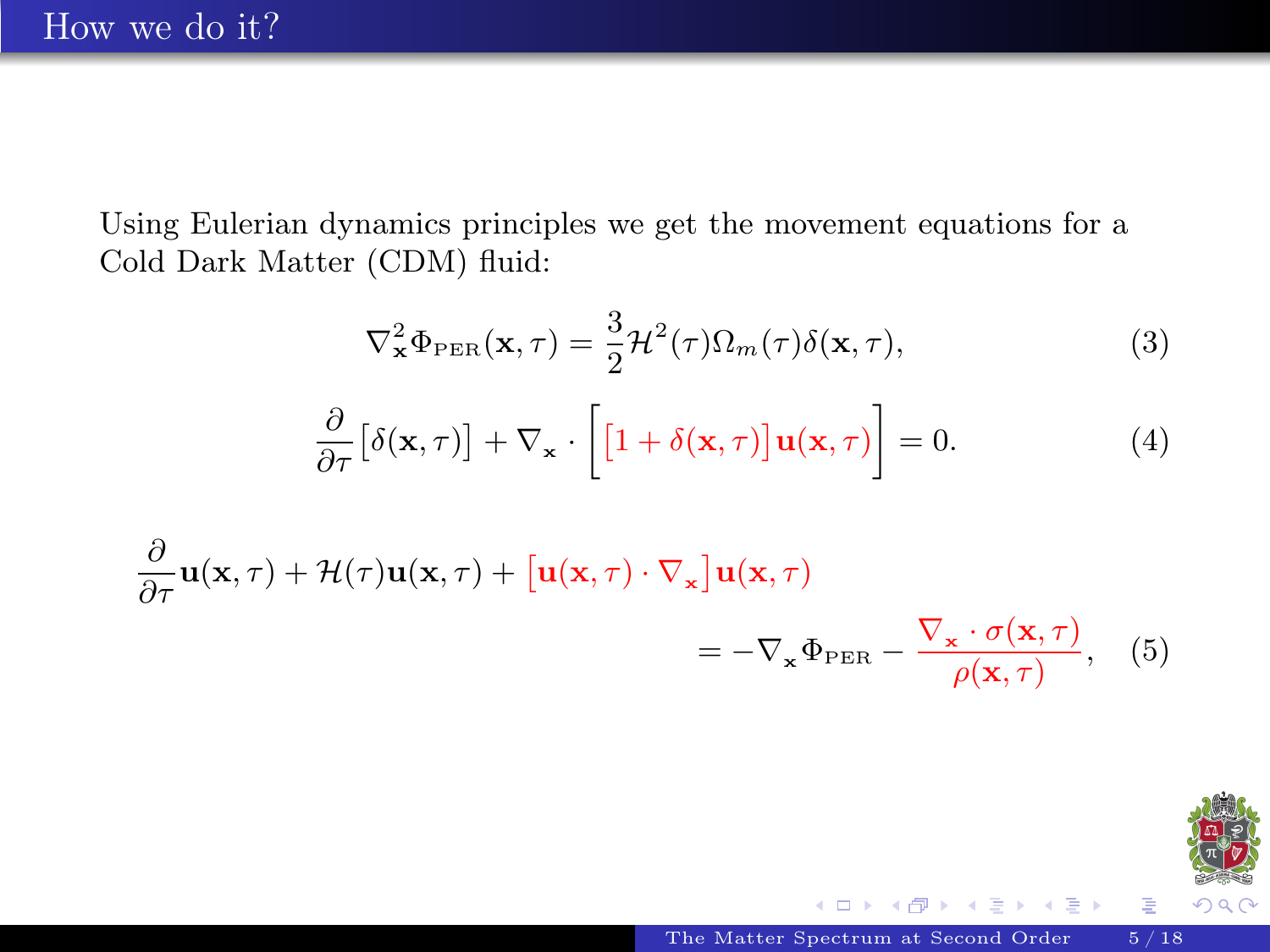In general, we can characterize the CDM fluid throught

$$
\nabla_{\mathbf{x}} \cdot \mathbf{u}(\mathbf{x}, \tau) \equiv \theta(\mathbf{x}, \tau); \qquad \mathbf{w}(\mathbf{x}, \tau) \equiv \nabla_{\mathbf{x}} \times \mathbf{u}(\mathbf{x}, \tau), \tag{6}
$$

Therefore

Linear Regime

$$
\frac{\partial^2}{\partial \tau^2} \delta(\mathbf{x}, \tau) + \mathcal{H}(\tau) \frac{\partial}{\partial \tau} \delta(\mathbf{x}, \tau) - \frac{3}{2} \mathcal{H}^2(\tau) \Omega_m(\tau) \delta(\mathbf{x}, \tau) = 0, \tag{7}
$$

$$
\frac{d^2}{d\tau^2}D(\tau) + \mathcal{H}(\tau)\frac{d}{d\tau}D(\tau) - \frac{3}{2}\mathcal{H}^2(\tau)\Omega_m(\tau)D(\tau) = 0,\qquad(8)
$$

$$
(z+1)P(z)\frac{d^2}{dz}D(z) + Q(z)\frac{d}{dz}D(z) - \frac{3}{2}\Omega_{m,0}(z+1)^2D(z) = 0.
$$
 (9)

with solution Heat y Edwars (1977)

$$
D^{(+)}(z) = CP^{1/2}(z) \int_{z}^{\infty} \frac{s+1}{P^{3/2}(s)} ds.
$$
 (10)

4. 0. 6



Þ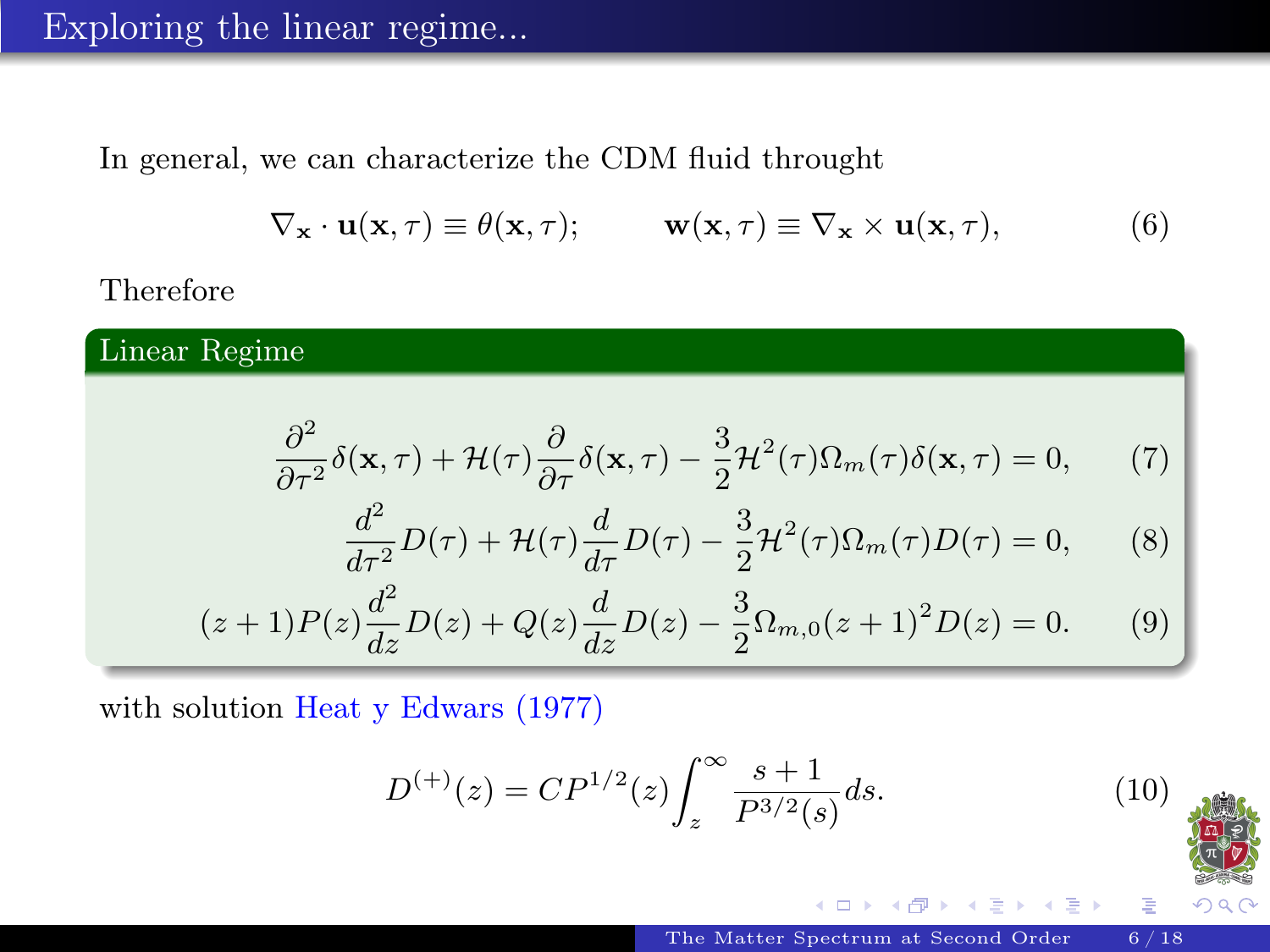

Figure 4: Growth Factor-Redshift (Fonseca & Castañeda, 2020).



重

重す 一本 重 下

4 0 8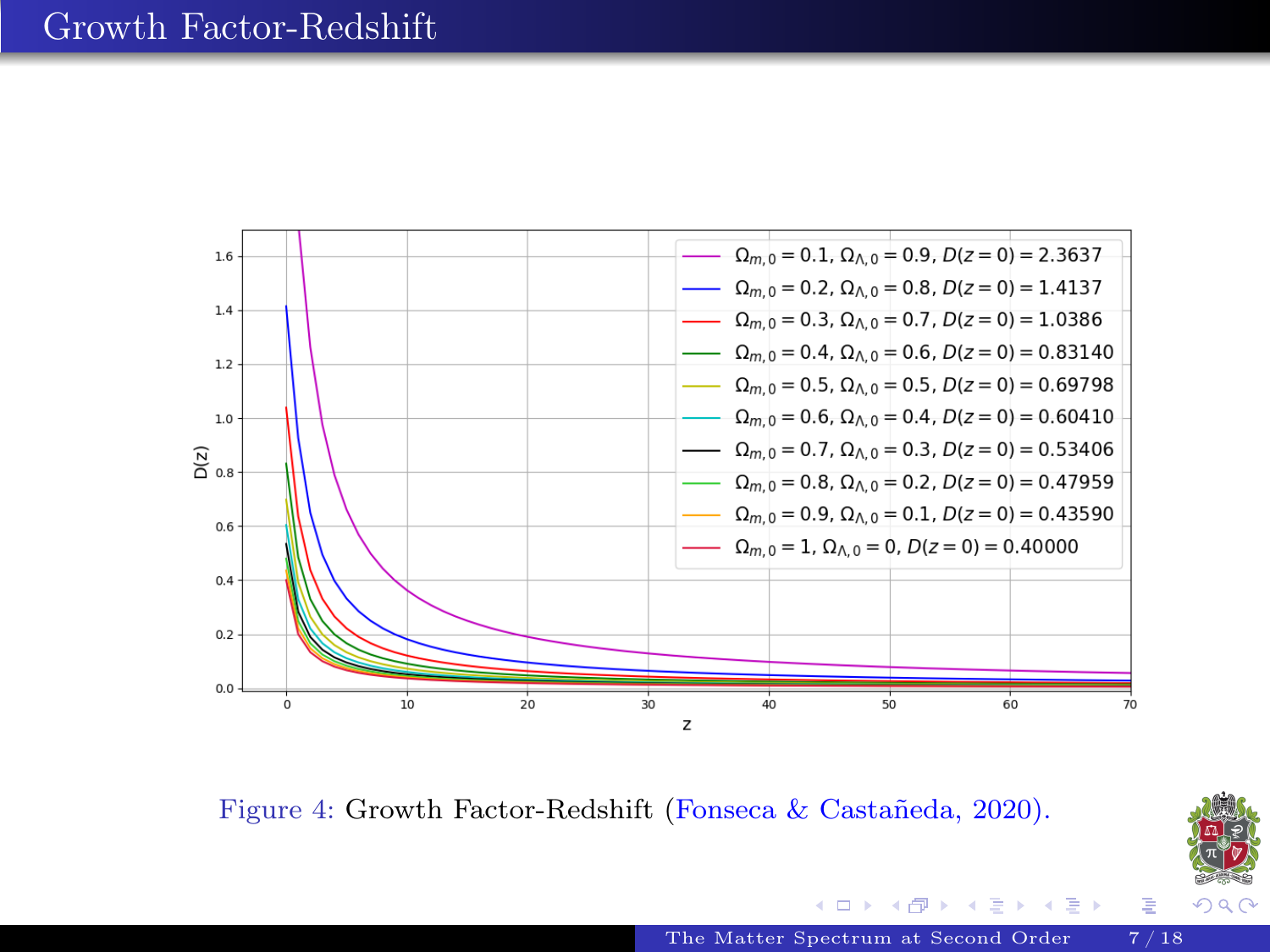### Standard Perturbation Theory (Nolinear regime)

Now, we have the equations system with all terms Scoccimarro (2001)

$$
\delta(\mathbf{x}, \tau) = \sum_{n=1}^{\infty} \delta^n(\mathbf{x}, \tau); \qquad \theta(\mathbf{x}, \tau) = \sum_{n=1}^{\infty} \theta^n(\mathbf{x}, \tau), \qquad (11)
$$

and its Fourier space representation

$$
\frac{\partial}{\partial \tau} \tilde{\delta}(\mathbf{k}, \tau) + \tilde{\theta}(\mathbf{k}, \tau) \n= - \int_{\mathbf{k}_1} \int_{\mathbf{k}_2} d^3 \mathbf{k}_2 d^3 \mathbf{k}_1 \delta^D(\mathbf{k} - \mathbf{k}_1 - \mathbf{k}_2) \alpha(\mathbf{k}_1, \mathbf{k}_2) \tilde{\delta}(\mathbf{k}_1, \tau) \tilde{\theta}(\mathbf{k}_2, \tau), \quad (12)
$$

with the function  $\alpha(\mathbf{k}_1, \mathbf{k}_2) = 1 + (\mathbf{k}_1 \cdot \mathbf{k}_2)/k_2^2$ . And

$$
\frac{\partial}{\partial \tau} \tilde{\theta}(\mathbf{k}, \tau) + \mathcal{H}(\tau) \tilde{\theta}(\mathbf{k}, \tau) + \frac{3}{2} \mathcal{H}^2(\tau) \Omega_m(\tau) \tilde{\delta}(\mathbf{k}, \tau) \n= - \int_{\mathbf{k}_1} \int_{\mathbf{k}_2} d^3 \mathbf{k}_2 d^3 \mathbf{k}_1 \delta^D(\mathbf{k} - \mathbf{k}_1 - \mathbf{k}_2) \beta(\mathbf{k}_1, \mathbf{k}_2) \tilde{\theta}(\mathbf{k}_1, \tau) \tilde{\theta}(\mathbf{k}_2, \tau), \quad (13)
$$

 $\beta({\bf k}_1,{\bf k}_2)=|{\bf k}_1+{\bf k}_2|^2\,({\bf k}_1\cdot{\bf k}_2)/2k_1^2k_2^2.$ 



4.000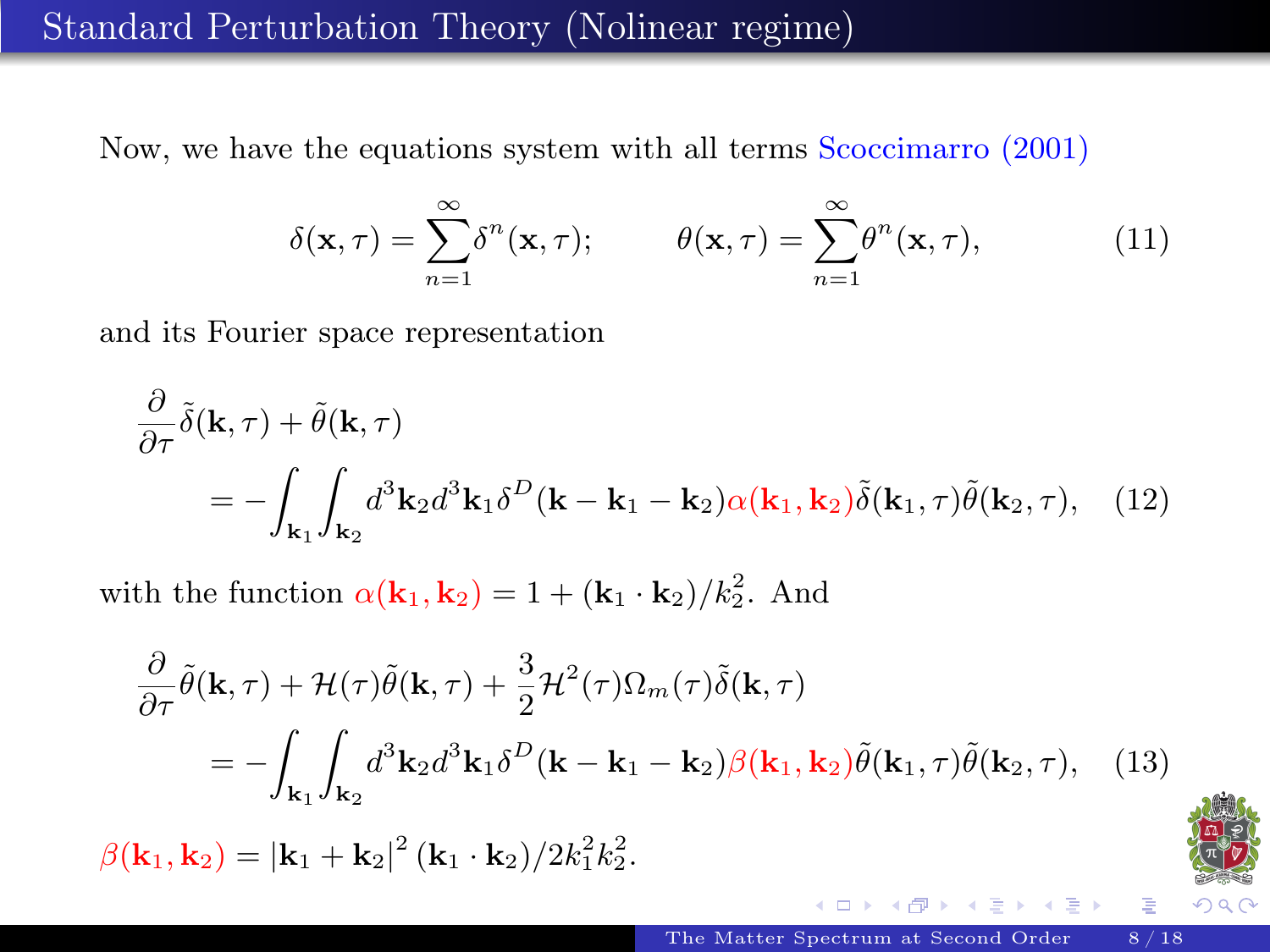The solution for density field movement equations  $\delta^{n}(\mathbf{k})$  are in  $n \geq 2$  case:

$$
\delta^{n}(\mathbf{k}) = \int d^{3}\mathbf{q}_{1} \cdots \int d^{3}\mathbf{q}_{n} \delta^{D}(\mathbf{k} - \mathbf{q}_{1} - \cdots - \mathbf{q}_{n}) \times F_{n}(\mathbf{q}_{1}, ..., \mathbf{q}_{n}) \delta^{1}(\mathbf{q}_{1}) \cdots \delta^{1}(\mathbf{q}_{n}), \quad (14)
$$

and the solution give peculiar velocities field  $\theta^n(\mathbf{k})$ :

$$
\theta^{n}(\mathbf{k}) = \int d^{3}\mathbf{q}_{1} \cdots \int d^{3}\mathbf{q}_{n} \delta^{D}(\mathbf{k} - \mathbf{q}_{1} - \cdots - \mathbf{q}_{n}) \times G_{n}(\mathbf{q}_{1}, ..., \mathbf{q}_{n}) \delta^{1}(\mathbf{q}_{1}) \cdots \delta^{1}(\mathbf{q}_{n}). \quad (15)
$$



 $\leftarrow$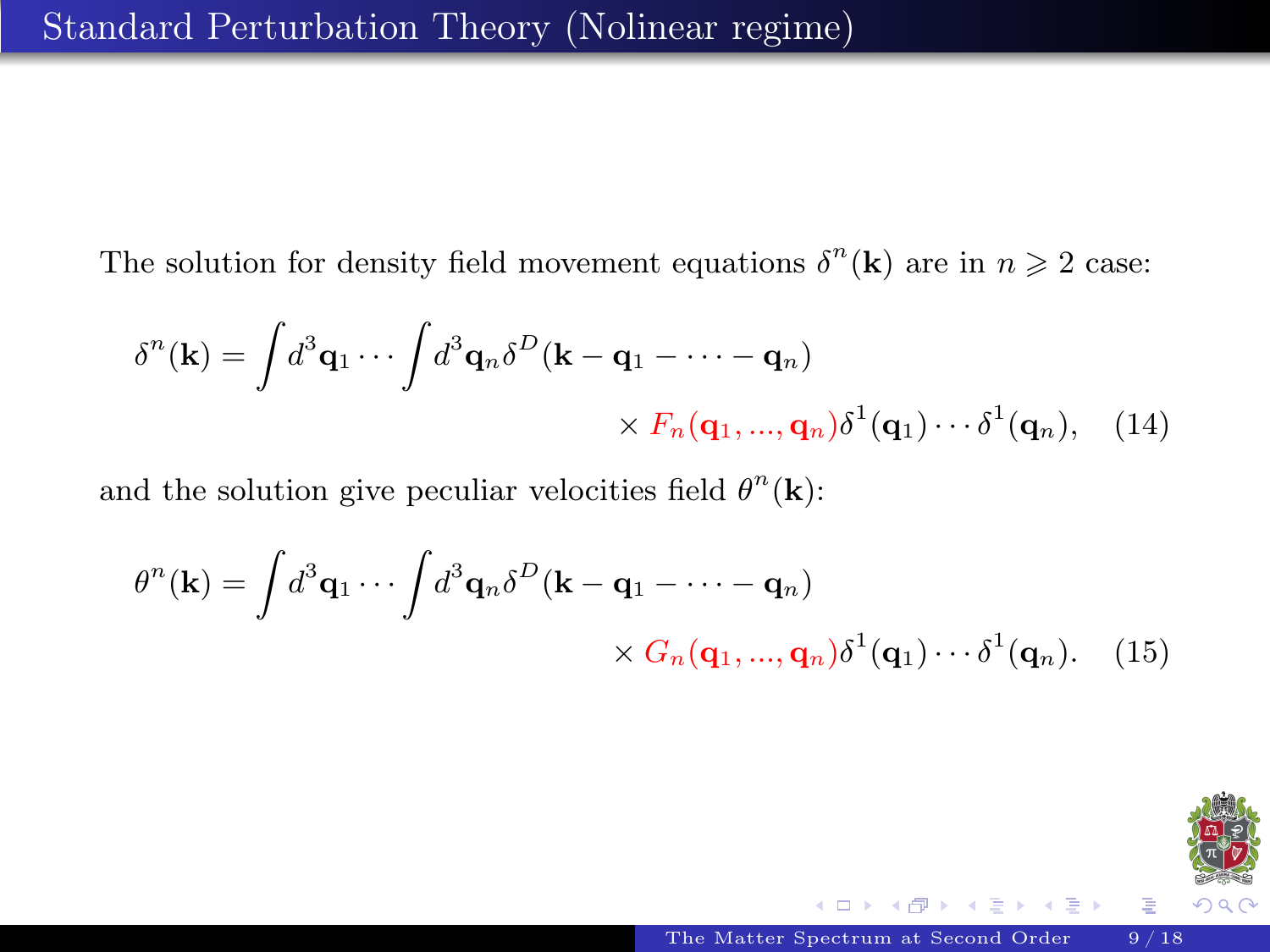In agreement to Goroff (1986), Makino (1992), Scoccimarro (2001)  $F_n$  and  $G_n$  are:

$$
F_n(\mathbf{q}_1, ..., \mathbf{q}_n) = \sum_{m=1}^{n-1} \frac{G_m(\mathbf{q}_1, ..., \mathbf{q}_m)}{(2n+3)(n-1)} \Big[ (1+2n)\alpha(\mathbf{k}_1, \mathbf{k}_2)
$$
  
 
$$
\times F_{n-m}(\mathbf{q}_{m+1}, ..., \mathbf{q}_n) + 2\beta(\mathbf{k}_1, \mathbf{k}_2)G_{n-m}(\mathbf{q}_{m+1}, ..., \mathbf{q}_n) \Big], \quad (16)
$$

$$
G_n(\mathbf{q}_1, ..., \mathbf{q}_n) = \sum_{m=1}^{n-1} \frac{G_m(\mathbf{q}_1, ..., \mathbf{q}_m)}{(2n+3)(n-1)} \left[ 3\alpha(\mathbf{k}_1, \mathbf{k}_2) F_{n-m}(\mathbf{q}_{m+1}, ..., \mathbf{q}_n) + 2n\beta(\mathbf{k}_1, \mathbf{k}_2) G_{n-m}(\mathbf{q}_{m+1}, ..., \mathbf{q}_n) \right], \quad (17)
$$

where  $\mathbf{k}_1 \equiv \mathbf{q}_1 + \cdots + \mathbf{q}_m$ ,  $\mathbf{k}_2 \equiv \mathbf{q}_{m+1} + \cdots + \mathbf{q}_n$ ,  $\mathbf{k} = \mathbf{k}_1 + \mathbf{k}_2$ , and  $F_1 = G_1 \equiv 1$ .



4.000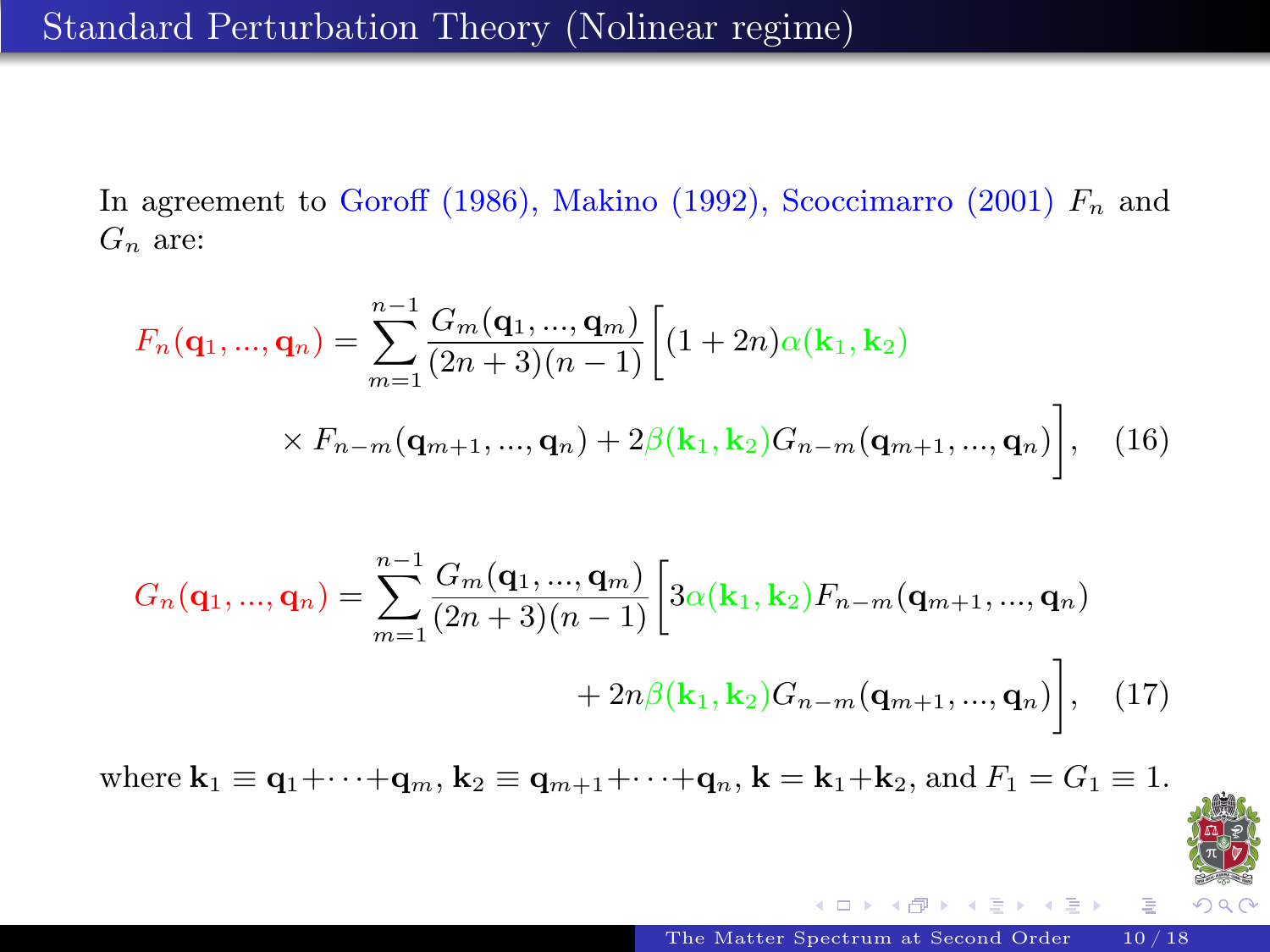From these solutions and using correlation function:

$$
\left\langle \delta(\mathbf{k}_1, \tau) \delta(\mathbf{k}_2, \tau) \right\rangle = \delta^D(\mathbf{k}_1 + \mathbf{k}_2) P(k_2), \ P(k) := \int \frac{d^3 \mathbf{r}}{(2\pi)^3} e^{-i\mathbf{k} \cdot \mathbf{r}} \xi(r), \tag{18}
$$

and stantard loop correction (for only one loop) Figure 5:

$$
P(k) = R^{2}(\tau)P_{1,1}(k) + R^{4}(\tau)\bigg[P_{2,2}(k) + 2P_{1,3}(k)\bigg].
$$
 (19)



Figure 5: One loop correction Scoccimarro (1996).

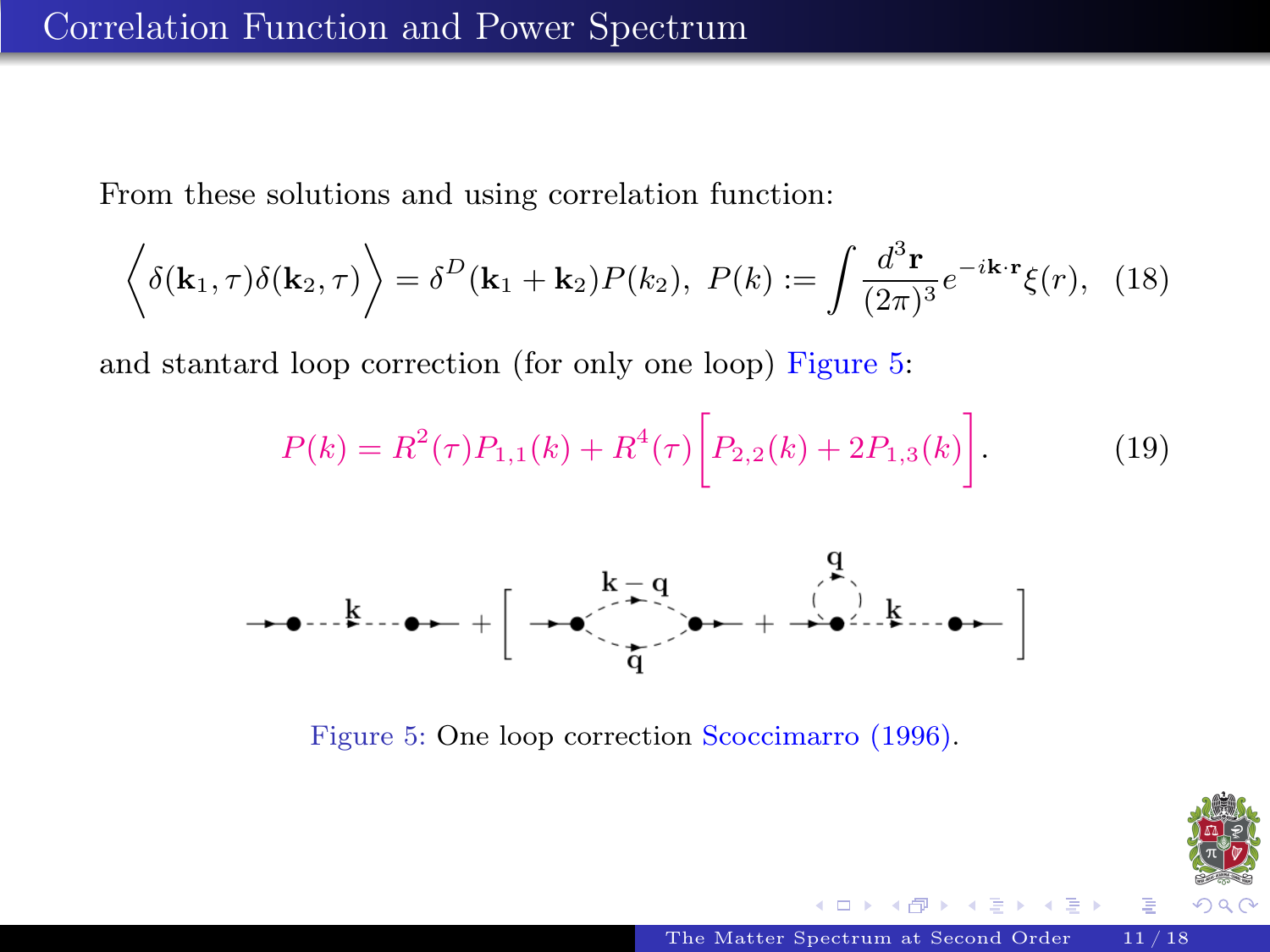### One loop correction

With help developed by Makino (1992)

$$
P_2(k) = R^2(\tau) P_{1,1}(k) + R^4(\tau) \left[ 2 \int d^3 \mathbf{q} P_{1,1}(q) P_{1,1}(|\mathbf{k} - \mathbf{q}|) \times \left[ F_2^{(s)}(\mathbf{q}, \mathbf{k} - \mathbf{q}) \right]^2 + 6 P_{1,1}(k) \int d^3 \mathbf{q} P_{1,1}(q) F_3^{(s)}(\mathbf{q}, -\mathbf{q}, \mathbf{k}) \right], \quad (20)
$$

where  $P_{2,2}(k)$  is:

$$
P_{2,2}(k) = \frac{k^3}{98(2\pi)^2} \int_0^\infty \int_{-1}^1 dr dx P_{1,1}(kr) P_{1,1} \left[ k(1 + r^2 - 2rx)^{1/2} \right] \times \frac{(3r + 7x - 10rx^2)^2}{(1 + r^2 - 2rx)^2}, \quad (21)
$$

and the contribution  $P_{1,3}(k)$  is described by:

$$
2P_{1,3}(k) = \frac{k^3}{252(2\pi)^2} P_{1,1}(k) \int_0^\infty dr P_{1,1}(kr) \left[ \frac{12}{r^2} - 158 + 100r^2 - 42r^4 + \frac{3}{r^3}(r^2 - 1)^3(7r^2 + 2) \ln \left| \frac{1+r}{1-r} \right| \right], \quad (22)
$$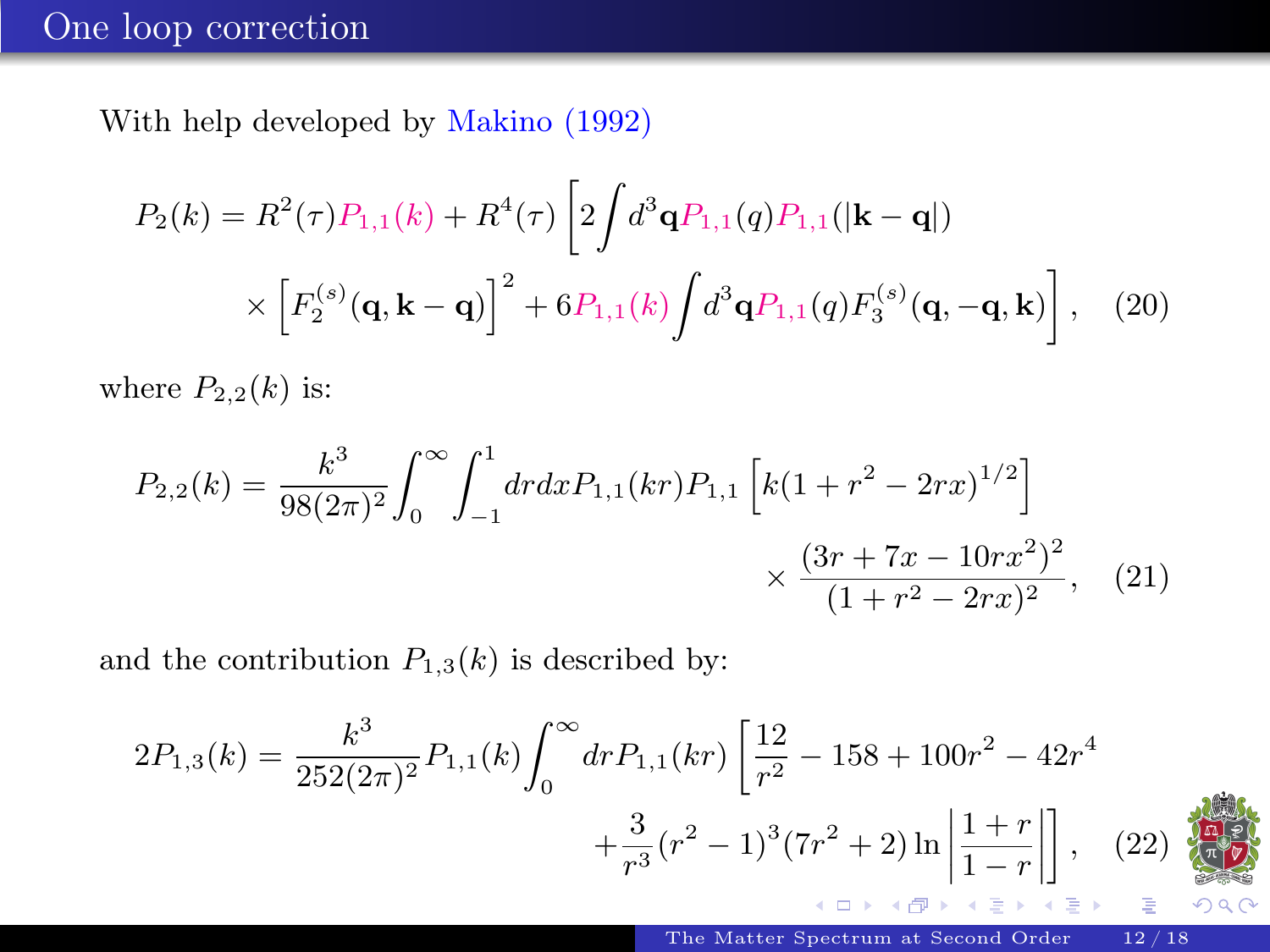<span id="page-15-0"></span>

Figure 6: Power Spectrum at Second Order  $P(k)$ . (Fonseca & Castañeda.,2020)



[The Matter Spectrum at Second Order](#page-0-0) 13/18

4 0 8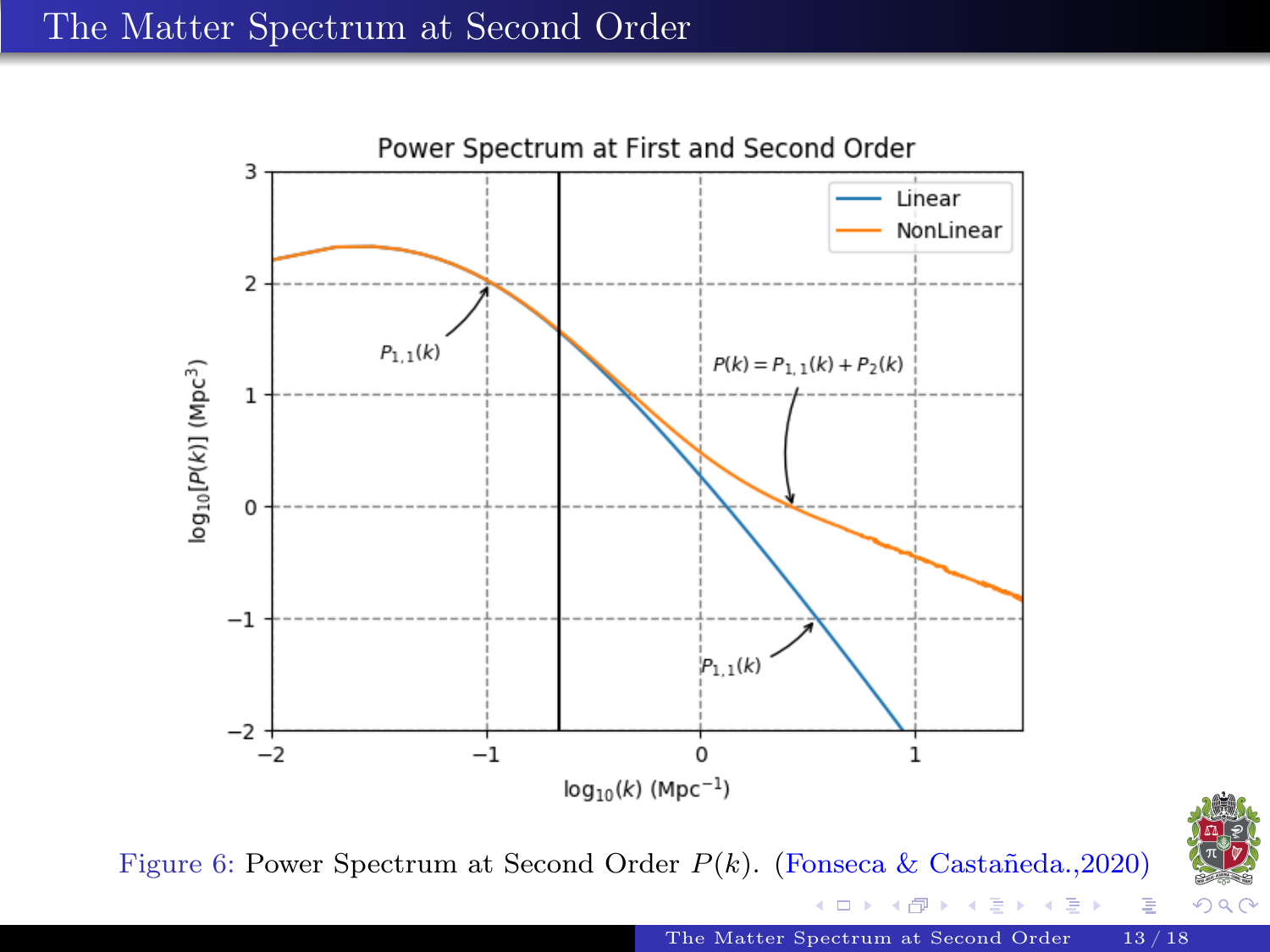### CDM and Baryonic Matter

Now we propose the solution using baryonic matter Shoji y Komatsu (2009)

$$
\frac{\partial}{\partial \tau} \left[ \delta_{\text{CDM}}(\mathbf{x}, \tau) \right] + \nabla_{\mathbf{x}} \cdot \left[ \left[ 1 + \delta_{\text{CDM}}(\mathbf{x}, \tau) \right] \mathbf{u}_{\text{CDM}}(\mathbf{x}, \tau) \right] = 0, \quad (23)
$$

$$
\frac{\partial}{\partial \tau} \left[ \delta_{\mathcal{B}}(\mathbf{x}, \tau) \right] + \nabla_{\mathbf{x}} \cdot \left[ \left[ 1 + \delta_{\mathcal{B}}(\mathbf{x}, \tau) \right] \mathbf{u}_{\mathcal{B}}(\mathbf{x}, \tau) \right] = 0, \quad (24)
$$

$$
\frac{\partial}{\partial \tau} \mathbf{u}_{\text{CDM}}(\mathbf{x}, \tau) + \mathcal{H}(\tau) \mathbf{u}_{\text{CDM}}(\mathbf{x}, \tau) + \left[ \mathbf{u}_{\text{CDM}}(\mathbf{x}, \tau) \cdot \nabla_{\mathbf{x}} \right] \mathbf{u}_{\text{CDM}}(\mathbf{x}, \tau) = -\nabla_{\mathbf{x}} \Phi_{\text{PER}}, \quad (25)
$$

$$
\frac{\partial}{\partial \tau} \mathbf{u}_{\text{B}}(\mathbf{x}, \tau) + \mathcal{H}(\tau) \mathbf{u}_{\text{B}}(\mathbf{x}, \tau) + \left[ \mathbf{u}_{\text{B}}(\mathbf{x}, \tau) \cdot \nabla_{\mathbf{x}} \right] \mathbf{u}_{\text{B}}(\mathbf{x}, \tau) \n= -\nabla_{\mathbf{x}} \Phi_{\text{PER}} - \frac{\nabla_{\mathbf{x}} \cdot \sigma(\mathbf{x}, \tau)}{\rho_{\text{B}}(\mathbf{x}, \tau)}.
$$
\n(26)

$$
\sigma_{ij} = -P\delta_{ij} + \eta \left[\nabla_i u_j + \nabla_j u_i - \frac{2}{3}\delta_{ij}\nabla \cdot \mathbf{u}\right] + \xi \delta_{ij}\nabla \cdot \mathbf{u}.
$$

$$
\nabla_{\mathbf{x}}^2 \Phi_{\rm PER}(\mathbf{x}, \tau) = \frac{3}{2} \mathcal{H}^2(\tau) \delta(\mathbf{x}, \tau) = \frac{6}{\tau^2} \delta(\mathbf{x}, \tau),
$$

 $(27)$ 

 $(28)$ 

 $Q$  $Q$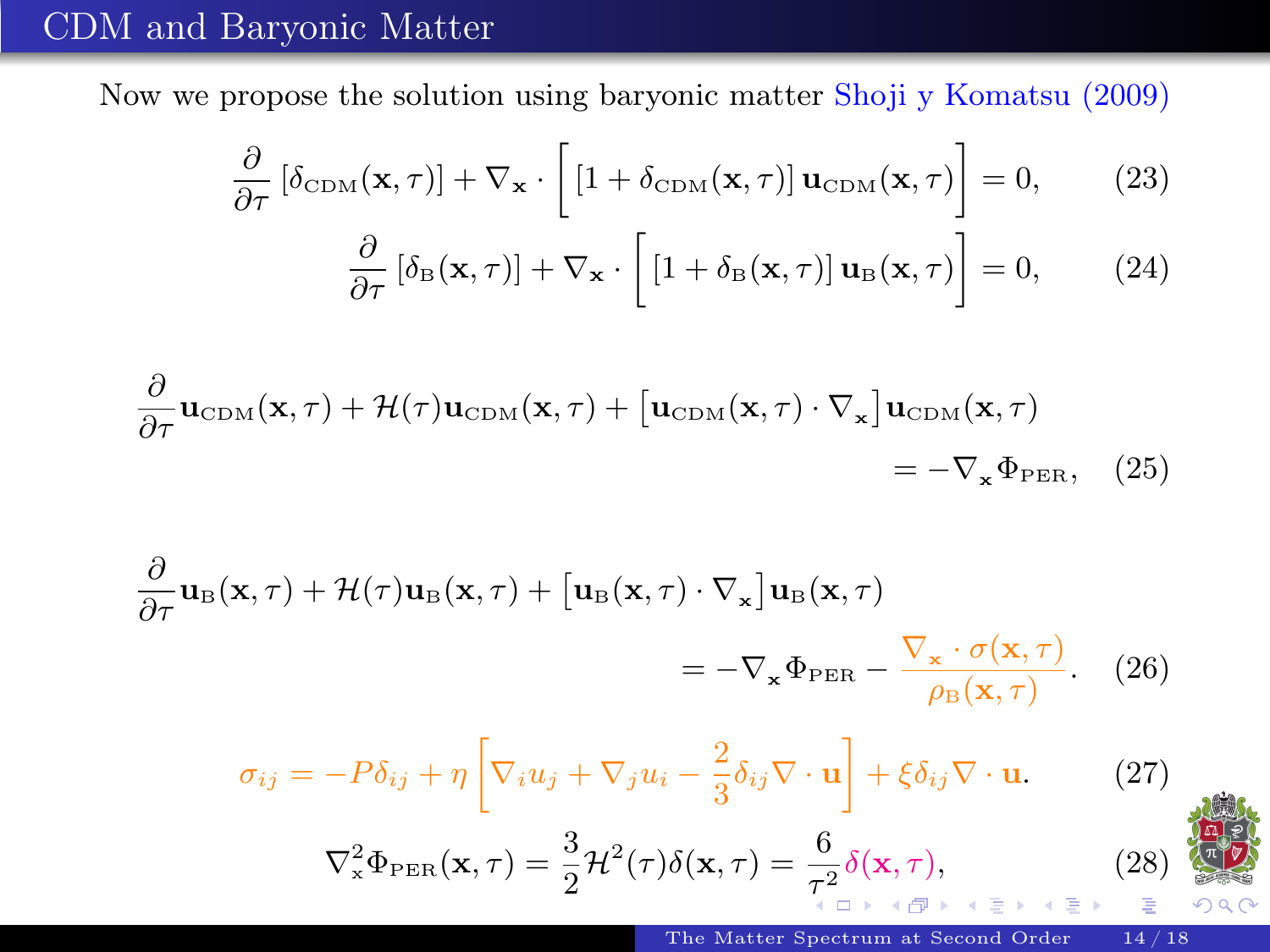# CDM and Baryonic Matter in a Mixed Fluid

Finally,

$$
\frac{\partial}{\partial \tau} \tilde{\delta}_{\text{B}}(\mathbf{k}, \tau) + \tilde{\theta}_{\text{B}}(\mathbf{k}, \tau) \n= - \int_{\mathbf{k}_1} \int_{\mathbf{k}_2} d^3 \mathbf{k}_2 d^3 \mathbf{k}_1 \delta^D(\mathbf{k} - \mathbf{k}_1 - \mathbf{k}_2) \alpha(\mathbf{k}_1, \mathbf{k}_2) \tilde{\delta}_{\text{B}}(\mathbf{k}_1, \tau) \tilde{\theta}_{\text{B}}(\mathbf{k}_2, \tau), \quad (29)
$$

$$
\frac{\partial}{\partial \tau} \tilde{\theta}_{\text{B}}(\mathbf{k}, \tau) + \mathcal{H}(\tau) \tilde{\theta}_{\text{B}}(\mathbf{k}, \tau) + \frac{3}{2} \mathcal{H}^{2}(\tau) \Omega_{m}(\tau) \tilde{\delta}_{\text{B}}(\mathbf{k}, \tau)
$$
\n
$$
= - \int_{\mathbf{k}_{1}} \int_{\mathbf{k}_{2}} d^{3} \mathbf{k}_{2} d^{3} \mathbf{k}_{1} \delta^{D}(\mathbf{k} - \mathbf{k}_{1} - \mathbf{k}_{2}) \beta(\mathbf{k}_{1}, \mathbf{k}_{2}) \tilde{\theta}_{\text{B}}(\mathbf{k}_{1}, \tau) \tilde{\theta}_{\text{B}}(\mathbf{k}_{2}, \tau)
$$
\n
$$
- C_{s}^{2} k^{2} \left[ \tilde{\delta}_{\text{B}}(\mathbf{k}, \tau) - \frac{1}{k^{2}} \int_{\mathbf{k}_{1}} \int_{\mathbf{k}_{2}} d^{3} \mathbf{k}_{2} d^{3} \mathbf{k}_{1} \delta^{D}(\mathbf{k} - \mathbf{k}_{1} - \mathbf{k}_{2}) \mathbf{k}_{2} \cdot (\mathbf{k}_{1} + \mathbf{k}_{2}) \right. \\ \left. \delta_{\text{B}}(\mathbf{k}_{1}, \tau) \tilde{\delta}_{\text{B}}(\mathbf{k}_{2}, \tau) \right]. \tag{30}
$$



 $\mathcal{A}$ 

← 重→

 $\mathbf{p}$ 

重

 $\leftarrow$   $\Box$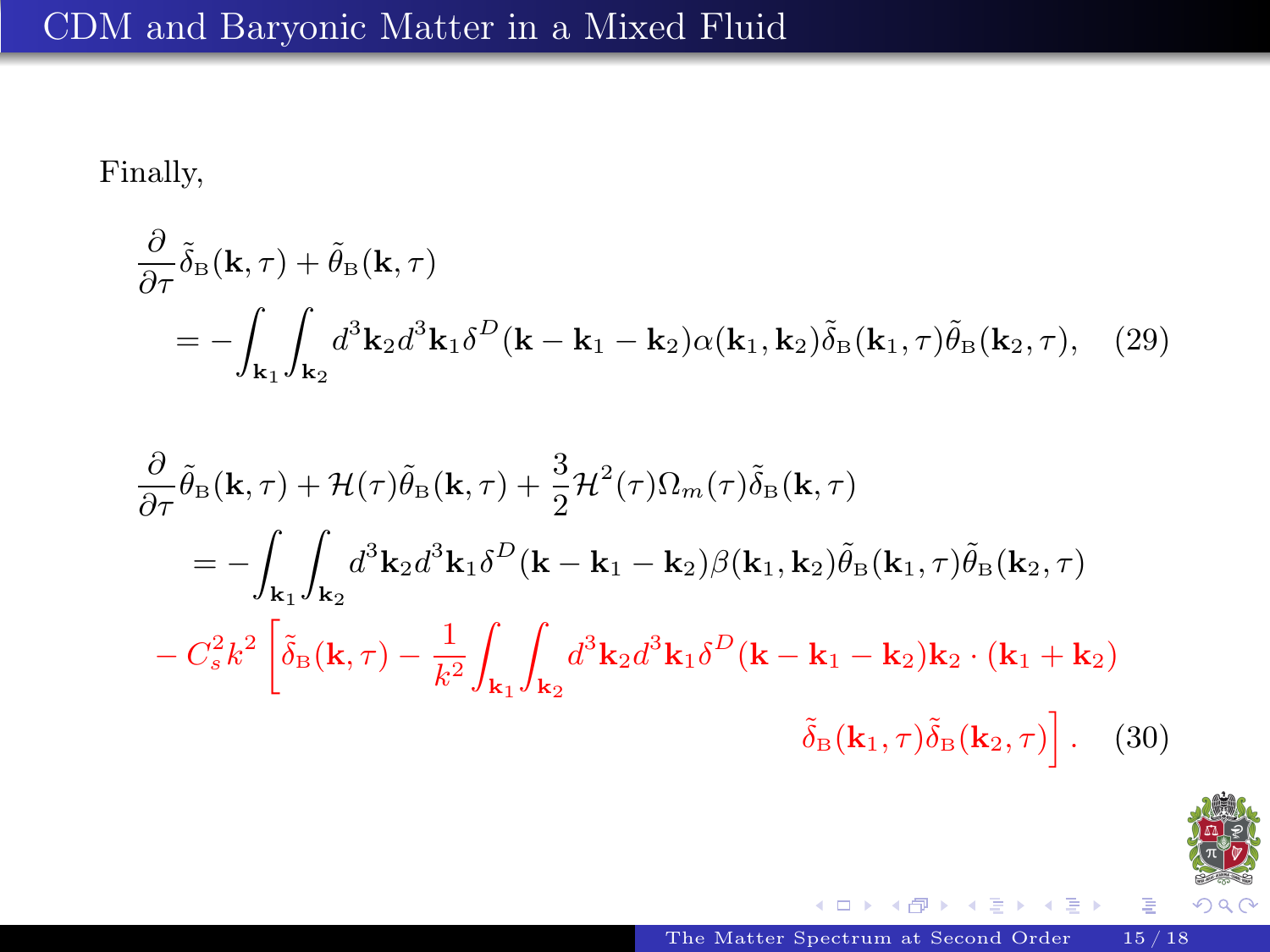- <span id="page-18-0"></span>1. We reconstruct all perturbation theory at firts order. We found that growth factor is growing on independent of cosmological model, in agreement with cosmological parameters reported in the literature, this factor could be normalized to unity.
- 2. An important achievement for this work was to get the power spectrum at second order using a semianalitical tools. These approximations there are not widely developed in literature.

Outlook

Renormalized perturbation theory seems to be crucial for future work, to the hope that it holds the key for crucial improvements using methods that permits include baryonic matter on theoretical models, at low computational cost.

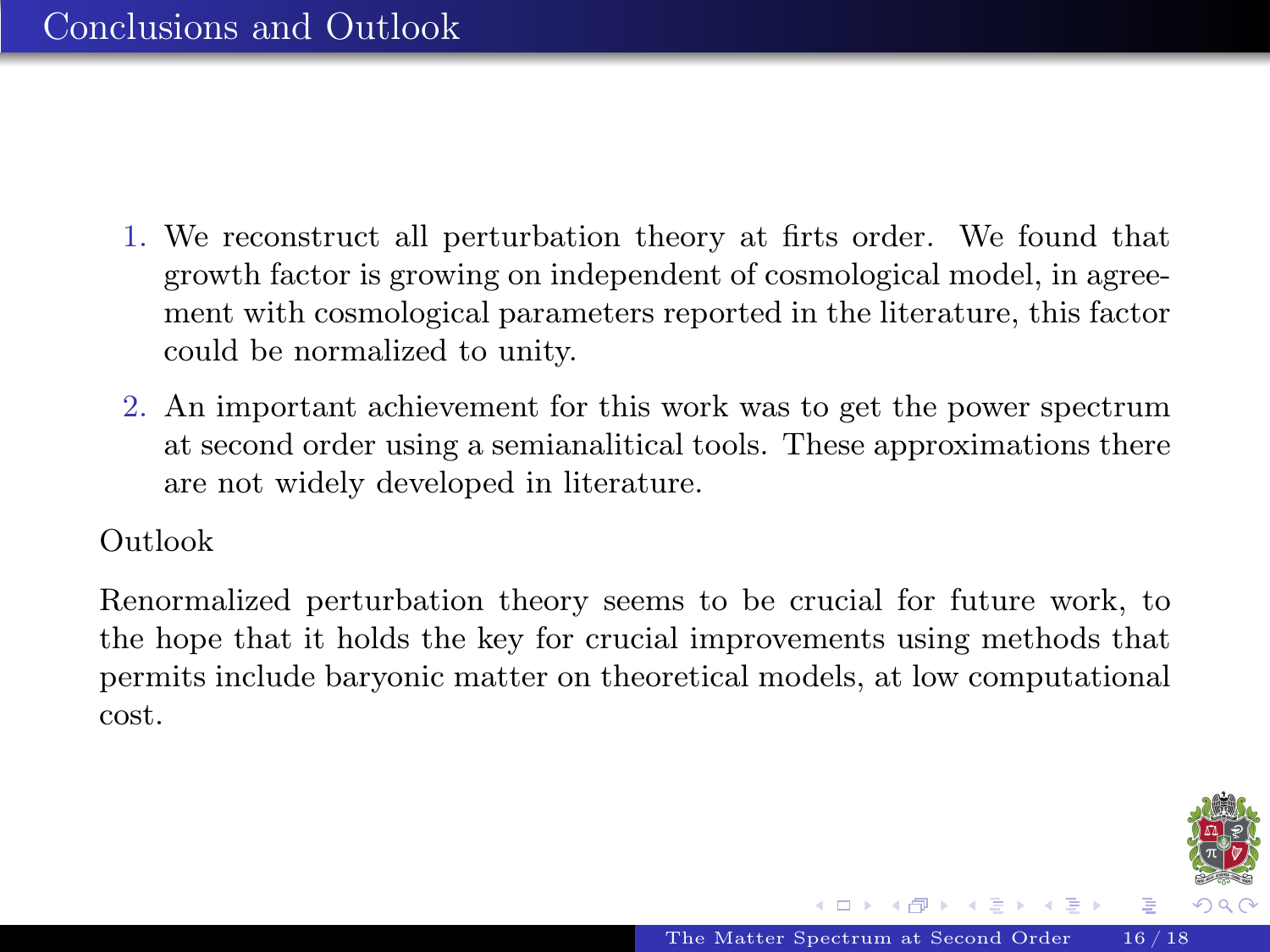- 1. F. Bernardeau, S. Colombi, E. Gaztañaga, and R. Scoccimarro. Largestructure of the universe and cosmological perturbation theory. arXiv: astro-ph/0112551v1, 2001.
- 2. N. Makino, M. Sasiki, and Y. Suto. Analityc approach to the perturbative expansion of nolinear gravitational fluctuations in cosmological density and velocity fields. The American Physical Society, 46:585-602, 1992.
- 3. M. Goroff, B. Grinstein, S. Rey, and M. Wise Coupling of modes of cosmological mass density fluctuations. The Astrophysical Journal, 311:6- 14, 1986.
- 4. G. Efstathiou, M. Davis, C. S. Frenk, and S. D. M. White. Numerical techniques for large cosmological N-body simulations. Astrophysical Journal Supplement Series, 1985.
- 5. B. Jain and E. Bertschinger. Second order power spectrum and nonlinear evolution at high redshift. arXiv:astro-ph/9311070v1, 1997.
- 6. M. Schmittfull, Z. Vlah, and McDonald P. Fast large scale structure perturbation theory using 1d ffts. arXiv:1603.04405v2, 2016.
- 7. M. Shoji and E. Komatsu. Third order perturbation theory with nonlinear pressure. The Astrophysical Journal, 2[00](#page-18-0)9[.](#page-20-0)  $\equiv$